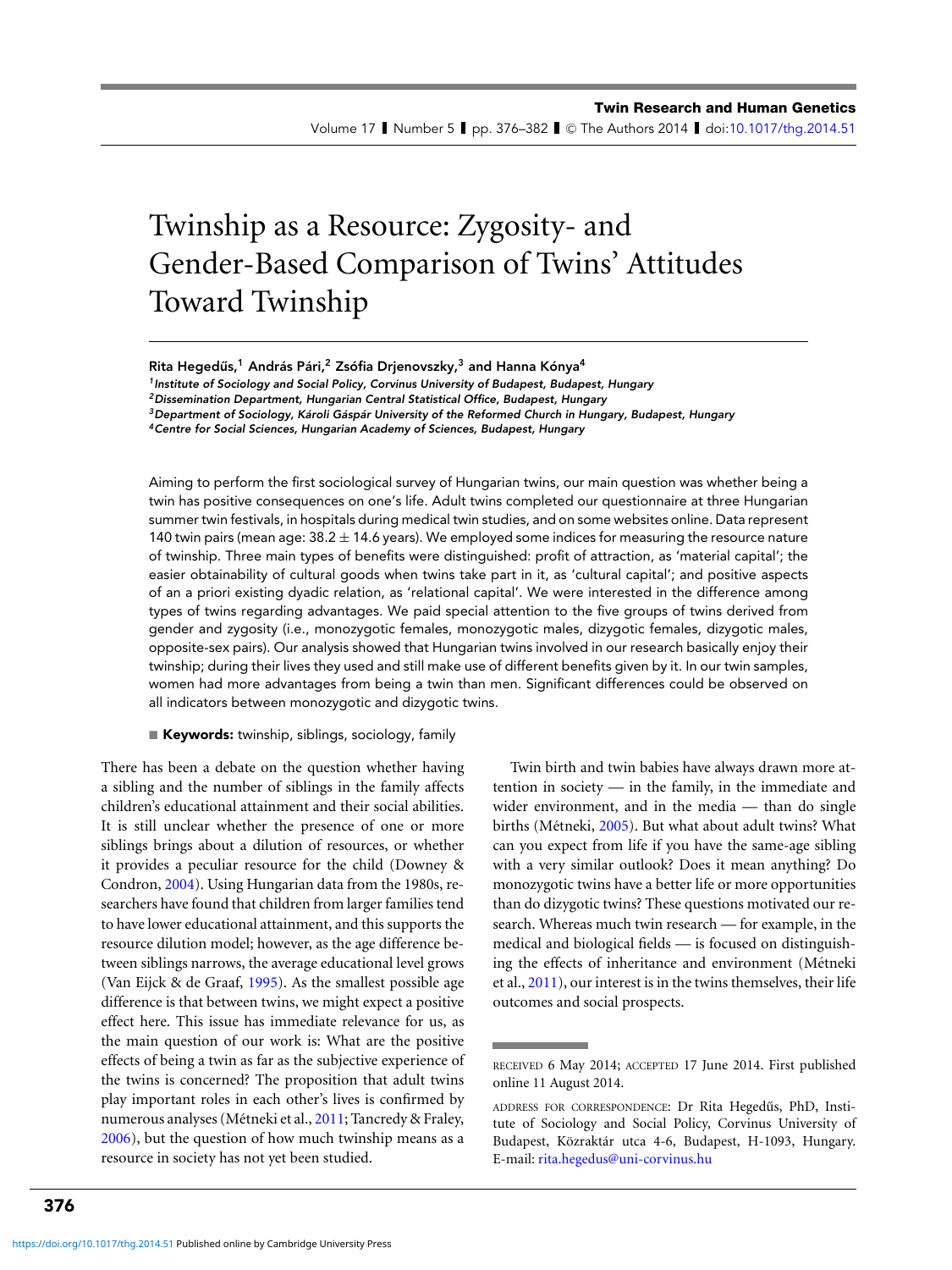Zygosity- and Gender-Based Comparison of Twins

Basically, we focused on the question whether being a twin has positive consequences across zygosities, but we aimed to investigate the social composition and status of twins as well, due to the lack of a large-scale social scientific research on twins in the literature. Our main question was whether twinship provides resources — 'capital' — to twin persons, and if so, what kind of differences exist between types of twins. By 'capital' we simply meant extra opportunities that improve twins' lives. This type of question is very rarely investigated in social scientific research. Hungarian social scientists have mainly concentrated on demographic description (Pári, [2011,](#page-6-0) [2012;](#page-6-0) Saile, [1928\)](#page-6-0). Other Hungarian analyses concerning twins have focused on the biological or psychological aspects of mainly child-age twins: for exam-ple, Métneki ([2005\)](#page-5-0), and Bóta's ([2011\)](#page-5-0) informative booklet on twins. Such research has informed books written directly for parents with twin children, which have started to become popular in Hungary (Lehochki et al., [2008;](#page-5-0) Nagy Zsuzsa, [2004\)](#page-6-0). Therefore, our aim was to perform the first sociological survey of Hungarian twins that could serve as a unique base for further sociological research in Eastern Europe.

## Subjects and Methods

In our study, we employed some indices for measuring the resource nature of twinship. We defined the range of benefits related to twinship more broadly than educational achievement and social status. Our questions encompassed benefits of social relations, twin appearance and the opportunity of being mistaken, and the feelings about and evaluation of these facts.

Three main types of benefits were determined: profit of attraction, as a sort of 'material capital'; the easier obtainability of cultural goods when twins take part in it, as 'cultural capital'; and positive aspects of an a priori existing dyadic relation, as 'relational capital'. We did not examine negative capital — that is, the disadvantages of twinship. (At the same time, twins as a minority group, and the handicap stemming from it, are very exciting questions. Stewart [\(2000\)](#page-6-0) deals with it when she introduces the issue of being stigmatized as a twin.) Instead, we were interested in the difference among types of twins regarding advantages. We paid special attention to the five groups of twins derived from gender and zygosity (i.e., monozygotic females, monozygotic males, dizygotic females, dizygotic males, opposite-sex pairs).

## Our Hypotheses

## Hypotheses Regarding Gender

We hypothesized that the two genders experience feelings about their twinship with different intensity, and they use it in different ways and to a different extent. First, we proposed the following:

- 1. For women, twinship is more important and they experience its positive aspects more intensely. In society, twinship appears as physical characteristic — namely, similarity of appearance — and as such, is an identity forming factor that can be linked more to women than to men. Hence, we hypothesize that:
- 2. (a) women enjoy the experience of twinship as a matter of physical appearance, a characteristic gained through birth (as with beauty) to a greater degree than men, whereas
	- (b) men are more active in making use of twinship in fields that can be connected to competition and efficiency (e.g., with learning).

Relying on the differences between male and female roles, we further proposed that the following:

- 3. (a) Women make greater passive use of benefits of twinship (i.e., they enjoy the popularity given by twinship more than men), whereas
	- (b) men are more active users (i.e., they take greater advantage of the benefits than women do).

Finally, we hypothesized as follows:

4. Altogether, a greater proportion of women's personality is given by their twinship (see point 1), and as such they rely on it more — they 'use' their twinship more.

#### Hypotheses Regarding Different Types of Twins

- 1. *Hypothesis regarding monozygotic and dizygotic twins*: We expected that identical twins experience twinship more intensely and that they make more use of its advantages than dizygotic twins. Our supposition is based on the fact that monozygotic twins, simply from their similarity, appear in society as twins, and in this way during their lives continuously face the fact that they are not standing alone in the world.
- 2. *Hypothesis on the combination of zygosity and gender*: It is worthwhile to go beyond differentiating monozygotic and dizygotic twins, and to combine zygosity with gender. This way we get five types of twins: female–female monozygotic, male–male monozygotic, female–female dizygotic, male–male dizygotic, and opposite-gender dizygotic. Teachman [\(1997\)](#page-6-0) has already found that inside-outside factors have different effects on twin types of different genders: In the case of oppositegender pairs, the effect of family is smaller on cognitive and school performance of children than in the case of the same-gender twins. Altogether, we hypothesized that these five groups can be ranked in the following order, from the highest intensity of experiencing kinship to the lowest intensity; and the highest usage of twinship to the lowest usage: monozygotic women, monozygotic men, dizygotic women, dizygotic men, and dizygotic opposite-gender twins.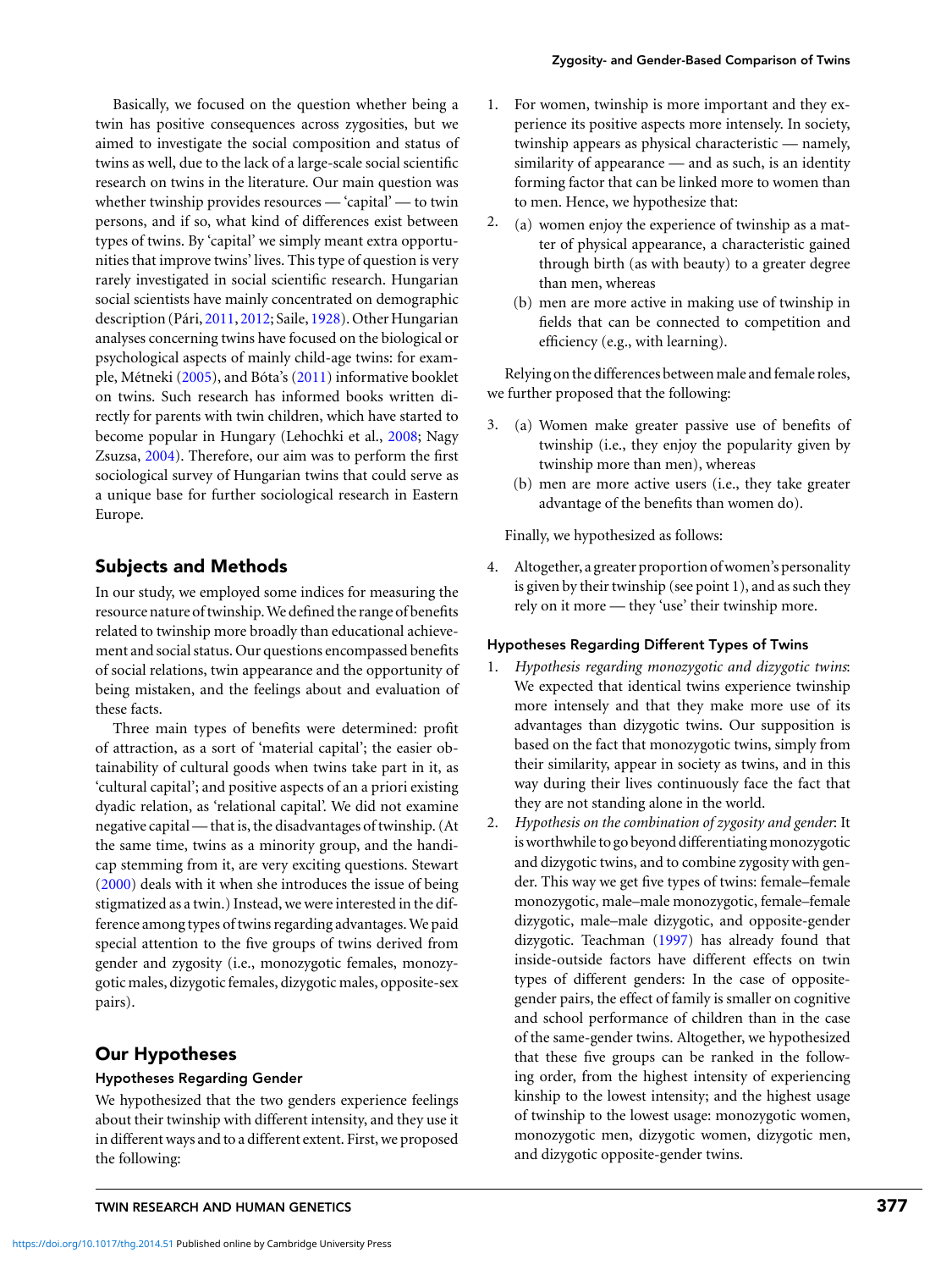#### Our Survey

Adult twins (mean age:  $38.2 \pm 14.6$  years) were involved via the Hungarian Twin Registry (Littvay et al., [2013;](#page-5-0) Tárnoki et al., [2013\)](#page-6-0), and completed our questionnaire at three Hungarian summer twin festivals (printed questionnaires, 38%), in hospitals during medical twin studies (partly via e-mail and by printed version of the questionnaire, 32%). In addition, 30% of the responders completed the questionnaire online. (There were no twins who completed the questionnaire twice; we were able to check this by using some personal questions.) In total, the questionnaire was completed by 222 people, including 77 twin pairs (both members of the pair responding), 63 individual twin respondents, and members of two sets of triplets (five of the six members responding). Altogether, the data represented 140 twin pairs and two sets of triplets. Our analysis focused on twin pairs. If we had answers from both members of a pair, we used only one (randomly chosen). In determining zygosity, we relied on two sources of information: a multiple-choice, seven-part questionnaire (Heath et al., [2003\)](#page-5-0) and respondents' self-classification. We had eight cases where the two sources disagreed: these cases were classified as monozygotic twins, since both persons unanimously claimed they were identical twins and were of the same sex. The study was approved by the relevant ethical committee and conducted in full compliance with the regulations of the Declaration of Helsinki. All participants of the study signed an informed consent.

Majority of the responders were monozygotic twins (51.1% of the responders stated that they knew it for sure, and another 8.6% reported that it was probable; the others were dizygotic twins). Seventy-five percent of responders were women. The distribution of respondents by sex and zygosity is shown in [Table 1.](#page-3-0)

In our sample, the highly qualified (those with a college or university degree) were over-represented (51.8%). The respondents were younger on average than the Hungarian population, and the majority of them were of an active age (the percentage of respondents above 65 years is only 6.5%). The percentage of young (18–30 years) and middle-aged (31–65 years) respondents was 38.8 and 54.7% respectively.

According to their permanent addresses, the percentage of respondents who lived in the capital city (47.9%) was higher than that of the national population. This undoubtedly reflects in part the choice of sampling locations. (Among those who filled out the questionnaire online, the share of citizens of Budapest is a little less — only 44% while the inhabitants of Budapest include only about 17% of the Hungarian population.)

Between males and females, and between monozygotic and dizygotic twins, no significant differences were observed in educational level, type of permanent address, or age.

The main question of our study was whether being a twin is a resource of the types described above, and whether there is a difference in this regard among various types of twins. We examined two questions as follows:

- 1. How deeply do individuals experience positive aspects of their twinship? On the whole, does their twinship provide them with an emotional plus?
- 2. What kind of benefits are attributed to twinship? On what level can twins use it as a 'profit'?

#### Measures

We used the following indices:

- 1. *How deeply do twins experience positive aspects of their twin status?* Respondents evaluated pride, subjective importance, and the advantages of being a twin on a 0–2 scale (where 0 represents a negative response, 2 represents a positive response, 1 is neutral). The questions were: (a) 'Are you proud that you are a twin?'; (b) 'Is it important to you that you are a twin?'; and (c) 'Is it advantageous or disadvantageous for you that you are a twin?' A 7-point index (0–6) was constructed for the general experience of twinship by summing the responses to the above three questions.
- 2. *To what extent does twinship represent a resource, and which characteristics of twinship are involved?* Here we examined three dimensions, and we distinguished between active and passive usage of twinship.
	- (a) Dimensions
	- *Attraction* or *'material capital'* (peculiarity): A 9-point index was constructed by summing responses to the following four questions evaluated on a 0–2 scale: (1) 'Are you considered special because you have a twin?'; (2) 'Do you like being recognized as twins?'; (3) 'Do you like talking about twinship with others?'; and (4) 'Do you emphasize your twinship by dressing in similar outfits?'
	- *Relational capital*: A 7-point scale was constructed by summing responses to the following three questions evaluated on a 0–2 scale: (1) 'During your studies, did you take advantage of the possibility of learning together with your twin?'; (2) 'Among people you don't know, is it easier to be for you if your twin is known?'; and (3) 'Did you protect each other in childhood?'
	- *Cultural capital*: A 5-point index was created from questions about cooperation during learning (see above) and from the following question: 'During your childhood, did it happen to you that you responded on behalf of each other?'

(b) Active and passive utilization

- *Active*: A 9-point index was constructed from the cultural capital index and from the variable showing how twinship is emphasized with dressing.
- *Passive*: A 5-point index was constructed from responses about the feeling of being special and the enjoyment of being recognized as a twin.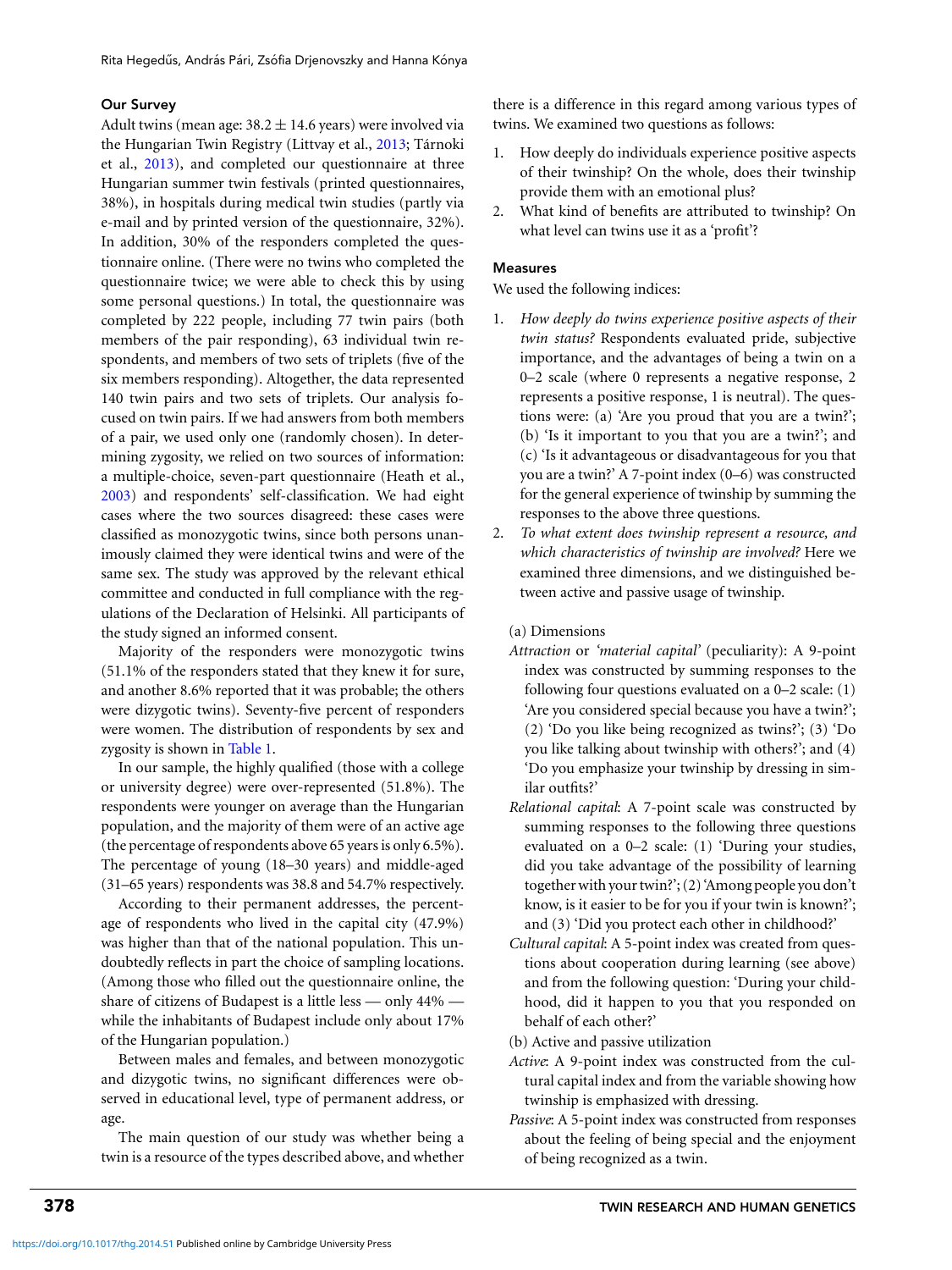<span id="page-3-0"></span>

| <b>TABLE 1</b>                    |             |        |           |        |             |                     |                   |  |  |
|-----------------------------------|-------------|--------|-----------|--------|-------------|---------------------|-------------------|--|--|
| Type of Twins by Sex and Zygosity |             |        |           |        |             |                     |                   |  |  |
|                                   | Monozygotic |        | Dizygotic |        |             |                     |                   |  |  |
|                                   | Male        | Female | Male      | Female | Male-female | Indefinite females* | Total $N = 138^*$ |  |  |
| Percentage                        | 15.2        | 44.9   | 5.8       | 18.8   | 14.5        | 0.7                 | 100.0             |  |  |

Note: <sup>∗</sup>One female respondent with a female twin did not know their zygosity, while two people did not answer the question about zygosity. These cases were only used in analyses unrelated to zygosity.

## (c) The overall score

This index ranges from 0 to 17, and is based on all the variables used in previous indices  $(2(a)-2(b))$ , that is: how often did the respondent feel her- or himself special because of being a twin (0–2 scores), how often did the respondent save his or her twin pair from aggression during childhood (0–2 scores), the passive utilization index (0–4 scores), and the active utilization index (0–8 scores).

## Results

With respect to our hypotheses, we obtained the following results.

#### The Role of Gender

- 1. About the gender distribution of variables forming the index of the general experience of twinship (measure 1), it can be said that the only significant effect found was on the subjective importance of twinship: more women said it was important or very important than men (by 3.6 and 2.4 percentage points respectively;  $p < 0.01$ ). Nine percent of men reported that twinship was not at all important to them. Using the index containing the three variables together as a dependent variable, no significant relationship could be observed among gender and experiencing twinship ( $R^2 = 0.006$ ;  $b_0 =$ 5.324;  $b_1 = -0.23$ ;  $p = 0.355$ ).
- 2. (a) No major difference was observed between male and female respondents regarding the benefits caused by their physical abilities (attraction, or 'material capital').

As for the index constructed from the four variables, according to the linear regression, the difference between male and female responders is not significant in our sample  $(R^{2} = 0.021; b_{0} = 4.222; b_{1} = -0.782; p = 0.119)$ . Examining the individual components of the index, we can see that the only significant difference between men and women concerned the sentiment of feeling special [\(Table 2\)](#page-4-0).

However, if we take into account whether (as it is an essential difference in the possibilities of emphasizing attraction) the respondent is monozygotic or dizygotic, the effect of gender becomes significant (and its effect also increases by about two-tenths,  $b_1 = -0.954$ .

- (b) With regard to the relationship between gender and the index measuring the joint cultural 'capital' of twins, women report taking a greater advantage of their twinship than men ( $R^2 = 0.037$ ;  $b_0 = 1.717$ ;  $b_1 = -0.482$ ;  $p = 0.023$ .
- 3. When evaluating the indices constructed for active and passive uses of twinship, a significant result is that women report as more actively using their twinship status than men ( $R^2 = 0.032$ ;  $b_0 = 3.643$ ;  $b_1 = -0.776$ ; *p*  $= 0.042$ ). Women are also 'better' than men in passive usage of twinship (namely, enjoying that their twinship is interesting for others), although the difference between men and women on the index for passive usage is smaller and not significant ( $R^2 = 0.023$ ;  $b_0 =$ 2.290;  $b_1 = -0.450$ ;  $p = 0.104$ ). Zygosity plays a major role here: when it is introduced as a control variable, the difference between men and women becomes significant (and this difference increases by one-tenth,  $b_1 = -0.535$ .
- 4. Our findings showed that women have more of the so-called 'relational capital' resulting from twinship namely, the advantage that two can do more and they can support each other. On the 7-point scale, male twins scored less than female twins by over half a point  $(R^{2} = 0.046; b_{0} = 4.398; b_{1} = -0.674; p = 0.015).$

Given the results already presented, it will not be a surprise that women scored higher on the overall index, indicating that they are, on the whole, more likely to experience and take advantage of the benefits of twinship than men. Our results show that the grade of male twins on the 17 point scale is 1.5 points lower than that of women ( $R^2$  = 0.037;  $b_0 = 9.212$ ;  $b_1 = -1.503$ ;  $p = 0.046$ ).

#### Differences Between Twin Types

1. *Monozygotic or dizygotic***:** Significant differences could be observed on all indicators between monozygotic and dizygotic twins. Using regression analysis, monozygotic twins obtained significantly higher values on all fields (general experience of twinship:  $R^2 = 0.068$ ,  $b_0 = 4,870$ ,  $b_1 = 0.654$ ,  $p = 0.002$ ; attraction:  $R^2 = 0.181$ ,  $b_0 =$ 2.629,  $b_1 = 2.042$ ,  $p < 0.001$ ; social capital:  $R^2 = 0.043$ ,  $b_0 = 3.864$ ,  $b_1 = 0.574$ ,  $p = 0.021$ ; cultural capital:  $R^2 = 0.116$ ,  $b_0 = 1.148$ ,  $b_1 = 0.755$ ,  $p < 0.001$ ; active usage:  $R^2 = 0.147$ ,  $b_0 = 2.532$ ,  $b_1 = 1.456$ ,  $p < 0.001$ ; passive usage:  $R^2 = 0.152$ ,  $b_0 = 1.472$ ,  $b_1 = 1.034$ ,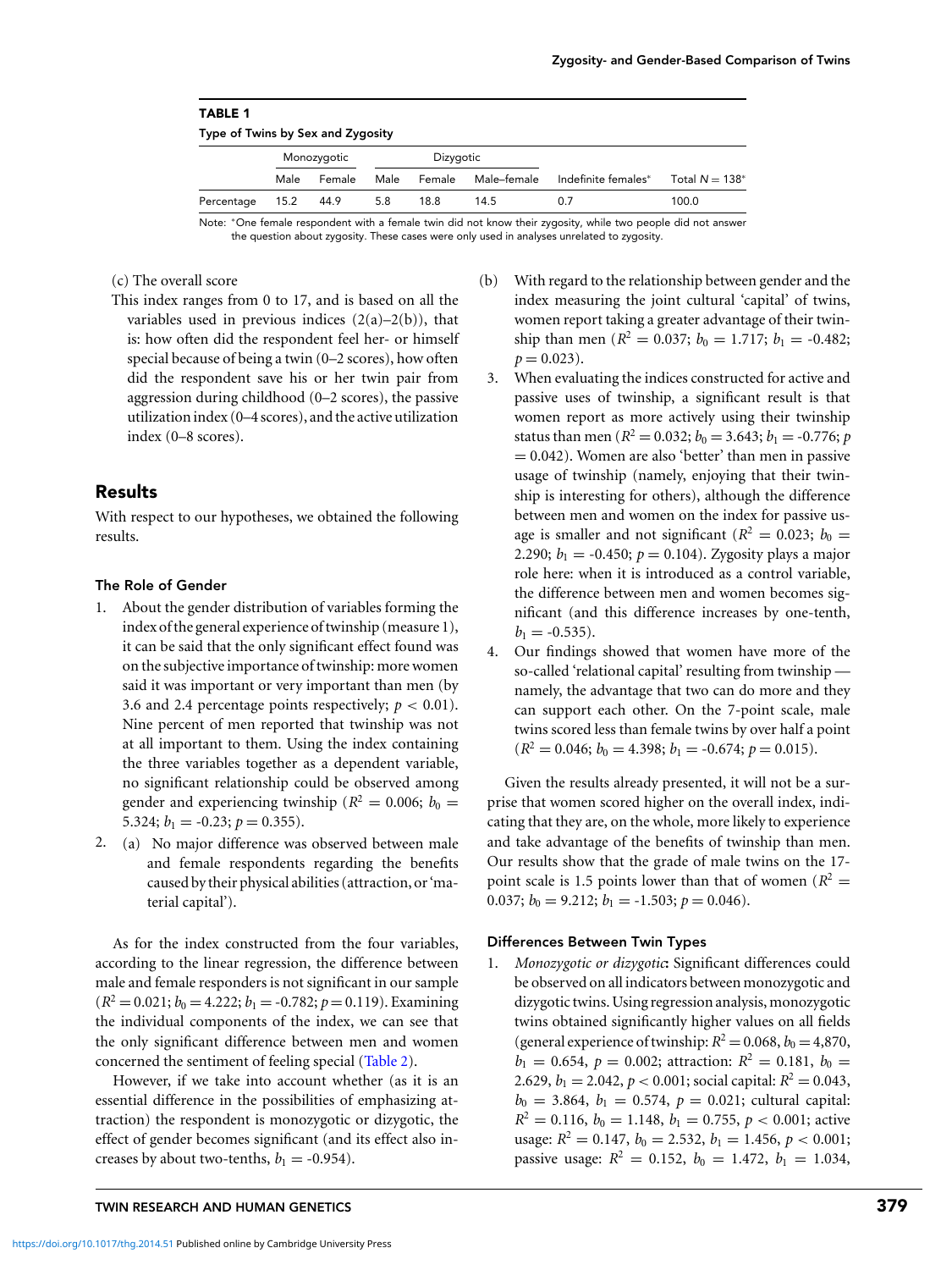<span id="page-4-0"></span>

| <b>TABLE 2</b><br>Do You Feel Sometimes That You Are Special Because of Being a Twin? |     |            |    |            |       |            |  |  |
|---------------------------------------------------------------------------------------|-----|------------|----|------------|-------|------------|--|--|
|                                                                                       |     | Female     |    | Male       | Total |            |  |  |
|                                                                                       | Ν   | Percentage | N  | Percentage | N     | Percentage |  |  |
| Yes, often                                                                            | 46  | 44         | 8  | 24         | 54    | 39         |  |  |
| Yes, sometimes                                                                        | 47  | 45         | 14 | 42         | 61    | 44         |  |  |
| No, never                                                                             | 12  | 11         | 11 | 33         | 23    | 17         |  |  |
| Total                                                                                 | 105 | 100        | 33 | 100        | 138   | 100        |  |  |

Note:  $\chi^2 = 9.716$ ; df = 2; p < 0.01.

 $p < 0.001$ ; overall usage:  $R^2 = 0.191$ ,  $b_0 = 6.656$ ,  $b_1 =$ 3.123,  $p < 0.001$  — monozygotic being always coded with 1 and dizygotic with 0), meaning that twinship was much more important for them, and they took greater advantage of the possibilities given by twinship, both in active and passive way.

2. *Differences between five twin types*: Twins differed in their experience and 'use' of twinship depending on their zygosities and sex [\(Table 3\)](#page-5-0). In the case of nearly every index presented below, the ranking of scores is as follows: monozygotic women, monozygotic men, dizygotic opposite-gender, dizygotic women, and dizygotic men. The order is different in the case of relational advantages and learning together, where dizygotic females' scores are relatively high.

## **Discussion**

In our sample, monozygotic twins constituted a majority, although more dizygotic twins live in Hungary, and we had far more females than males (three-quarter of the respondents were women), while the proportion of neonatal males and females is about equal in the Hungarian population as a whole and among twins (Központi Statisztikai Hivatal (KSH), [2014\)](#page-5-0). These deviations are caused at least partly by the fact that more monozygotic twin sisters attended the twin festivals. Second, online surveys are usually completed by more women than men (Smith, [2008\)](#page-6-0).

Concerning our *hypotheses on the role of gender*, very large differences were not observed between men and women, but those that were noticeable were always to the 'benefit' of women. Regarding the four specific hypotheses on the role of gender, following were the observations:

- 1. *Experience of twinship*: Although the direction of the relation fitted our expectations, we have to point out that, contrary to our hypothesis, there were no significant and major differences between males and females in terms of how much they are affected by twinship (how important is it to them, how proud of it are they, or whether they consider it an advantage or not), even if some advantage can be seen on behalf of women.
- 2. (a) *Attraction*: The difference is in the expected direction between males and females in profiting from the attraction of twinship, but the association is

significant only in the case of feeling special. However, controlling for zygosity, the effect of gender on the whole 'attraction index' became significant.

- (b) *Cultural capital*: Our hypothesis was not confirmed concerning the effect of gender on benefits from cultural activity of twins. On the contrary, we found women gaining more from using their twinship in this territory.
- 3. *Passive and active uses of twinship*: Although we thought men and women use different aspects of twinship, our results showed women are better in both passive and active use of twinship.
- 4. *Overall differences*: All in all, in our twin sample women had more advantages from being a twin than men.

Hypotheses about *the differences between monozygotic and dizygotic twins*were supported in our analysis. Monozygotic respondents were really more interested in their twinship and gained more from the state of being a twin.

Our expectation concerning *the order of combined twin types* in the advantages was proven on five out of seven fields, except for one point: dizygotic opposite-sex twins got higher scores than same-gender dizygotic twins.

In summary, our research showed that Hungarian twins involved in our research basically enjoy their twinship; during their lives they used and continued to make use of different benefits given by it. Dividing the sample population by gender and zygosity reveals a heterogeneous picture. Of note, female responders, especially identical twins, exploited the capital of being a twin in a greater proportion than other groups.

Of the two sides of resource dilution/strengthening theory, we only investigated the second, that is, strengthening; and according to our results — although generalization is restricted due to the specificities of our sample — twinship is beneficial for twins, with benefits varying in magnitude from one twin group to another.

Our findings reinforced the following two points: First, it is problematic to speak about twins on a general level because monozygotic and dizygotic twins are very different in several ways. Second, it is important to make additional distinctions than merely zygosity, as in reality there are five types of twins, and their possibilities and behavior are also very diverse.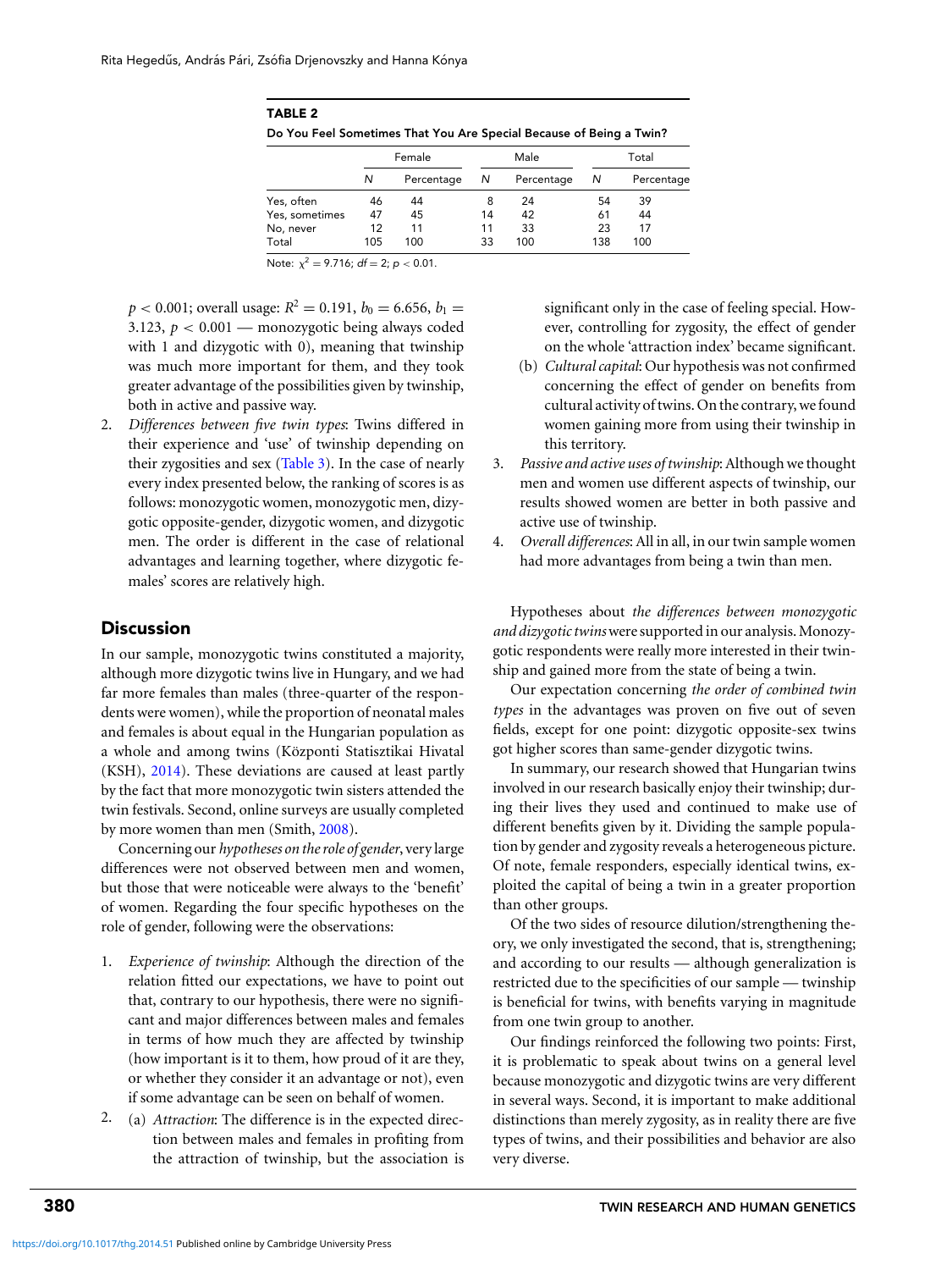#### <span id="page-5-0"></span>TABLE 3

Differences in Five Twin Types, Mean Values of Indices**∗**

|                                   |                  | Monozygotic |       | Dizygotic      |             |                    |                          |       |
|-----------------------------------|------------------|-------------|-------|----------------|-------------|--------------------|--------------------------|-------|
| Type of twins by sex and zygosity | Male             | Female      | Male  | Female         | Male-female | Indefinite females | Total                    |       |
| Experiencing twinship             | Mean             | 7.76        | 8.06  | 6              | 6.69        | 6.95               | 9                        | 7.5   |
|                                   | N                | 21          | 63    | 7              | 26          | 20                 | 1                        | 138   |
|                                   | <b>SD</b>        | 1.814       | 1.585 | 2.517          | 1.761       | 1.638              | $\overline{\phantom{a}}$ | 1.813 |
| Values of attraction of           | Mean             | 3.63        | 5     | 2              | 2.41        | 3.44               | 5                        | 4.04  |
| twinship                          | $_{N}$           | 19          | 59    | $\overline{4}$ | 22          | 9                  | 1                        | 114   |
|                                   | <b>SD</b>        | 2.266       | 2.051 | 2.449          | 1.563       | 1.424              | $\overline{\phantom{m}}$ | 2.224 |
| Relational advantages of          | Mean             | 4.05        | 4.56  | 2.2            | 4.17        | 3.94               | 5                        | 4.24  |
| twinship                          | $\boldsymbol{N}$ | 20          | 62    | 5              | 23          | 16                 | 1                        | 127   |
|                                   | <b>SD</b>        | 1.605       | 1.154 | 1.304          | 1.154       | 1.237              |                          | 1.32  |
| Advantage of twinship in          | Mean             | 1.45        | 2.05  | 0.86           | 1.42        | 0.95               | 1                        | 1.61  |
| learning                          | $\boldsymbol{N}$ | 22          | 63    | 7              | 26          | 20                 | 1                        | 139   |
|                                   | SD               | 0.8         | 1.128 | 0.378          | 0.987       | 0.887              |                          | 1.073 |
| Active usage of twinship          | Mean             | 2.95        | 4.39  | 2.4            | 2.48        | 2.65               | 3                        | 3.46  |
|                                   | Ν                | 21          | 59    | 5              | 25          | 17                 | 1                        | 128   |
|                                   | <b>SD</b>        | 1.83        | 1.712 | 1.673          | 1.558       | 1.169              | $\overline{\phantom{a}}$ | 1.831 |
| Passive usage of twinship         | Mean             | 1.9         | 2.67  | $\mathbf{1}$   | 1.48        | 1.67               | 3                        | 2.18  |
|                                   | $\boldsymbol{N}$ | 20          | 63    | $\overline{4}$ | 23          | 9                  | 1                        | 120   |
|                                   | SD               | 1.21        | 1.136 | 1.155          | 0.947       | 1.118              | $\overline{\phantom{a}}$ | 1.223 |
| Using advantages resulting        | Mean             | 8.28        | 10.28 | 4.25           | 6.79        | 7.44               | 10                       | 8.88  |
| from twinship                     | $\boldsymbol{N}$ | 18          | 58    | $\overline{4}$ | 19          | 9                  | 1                        | 109   |
|                                   | SD               | 3.427       | 2.745 | 2.363          | 2.74        | 2.92               |                          | 3.274 |

Note: <sup>∗</sup>p *<* 0.01.

Our study has several limitations due to its exploratory and testing characteristics. First, our sample is not a representative of the twin population in terms of gender and zygosity ratios. Since the sample was largely drawn from the participants in twin festivals, it disproportionately included identical female twins, who live their twinship intensively and are receptive toward attraction. Second, in order to obtain a more complete insight, a complex sample is needed in which both twin and non-twin groups are properly represented. Third, the questions of the survey need further refining. In order to better understand the social characteristics of twins and to get a clear insight on the role of twinship in different life phases of respondents, life path interviews are expected in the future studies.

## Acknowledgments

We would like to thank Brent Ranalli for his help in preparing the English text and to the staff of the Hungarian Twin Registry for the involvement of twin pairs in our study. We also thank Ádám Domonkos Tárnoki, Dávid László Tárnoki, and Levente Littvay for their useful comments on an earlier draft of this paper.

## References

- Bóta, G. S. (2011). *Ikerélet*. Miskolc, Hungary: Author (private edition).
- Downey, D. B., & Condron, D. J. (2004). Playing well with others in kindergarten: The benefit of siblings at home. *Journal of Marriage and Family*, *2*, 333–350.
- Heath, A. C., Nyholt, D. R., Neuman, R., Madden, P. A., Bucholz, K. K., Todd, R. D., . . . Martin, N. G. (2003). Zygosity diagnosis in the absence of genotypic data: An approach using latent class analysis. *Twin Research*, *6*, 22–26.
- Központi Statisztikai Hivatal (KSH). (2014). Ikerszületések Magyarországon. Statisztikai Tükör, 8, 1–7.
- Lehoczki, G., Nemeshanyi, Zs., Rajnai, G., & Wessely, M. (2008). *Hurrá, ikrek!* Budapest, Hungary: Sanoma Media.
- Littvay, L., Métneki, J., Tárnoki, A. D., & Tárnoki, D. L. (2013). The Hungarian twin registry. *Twin Research and Human Genetics*, *16*, 185–189.
- Metneki, J. (2005). ´ *Ikrek konyve. A fogamz ¨ ast ´ ol a feln ´ ottkorig. ˝ II. atdolgozott, b ´ ov˝ ´ıtett kiadas ´* . Budapest, Hungary: Melania ´ Kiadó.
- Métneki, J., Tárnoki, A., Tárnoki, D., Littvay, L., & Czeizel, A. (2011). Psychosexual study of communist era Hungarian twins. *Twin Research and Human Genetics*, *2*, 144–149.